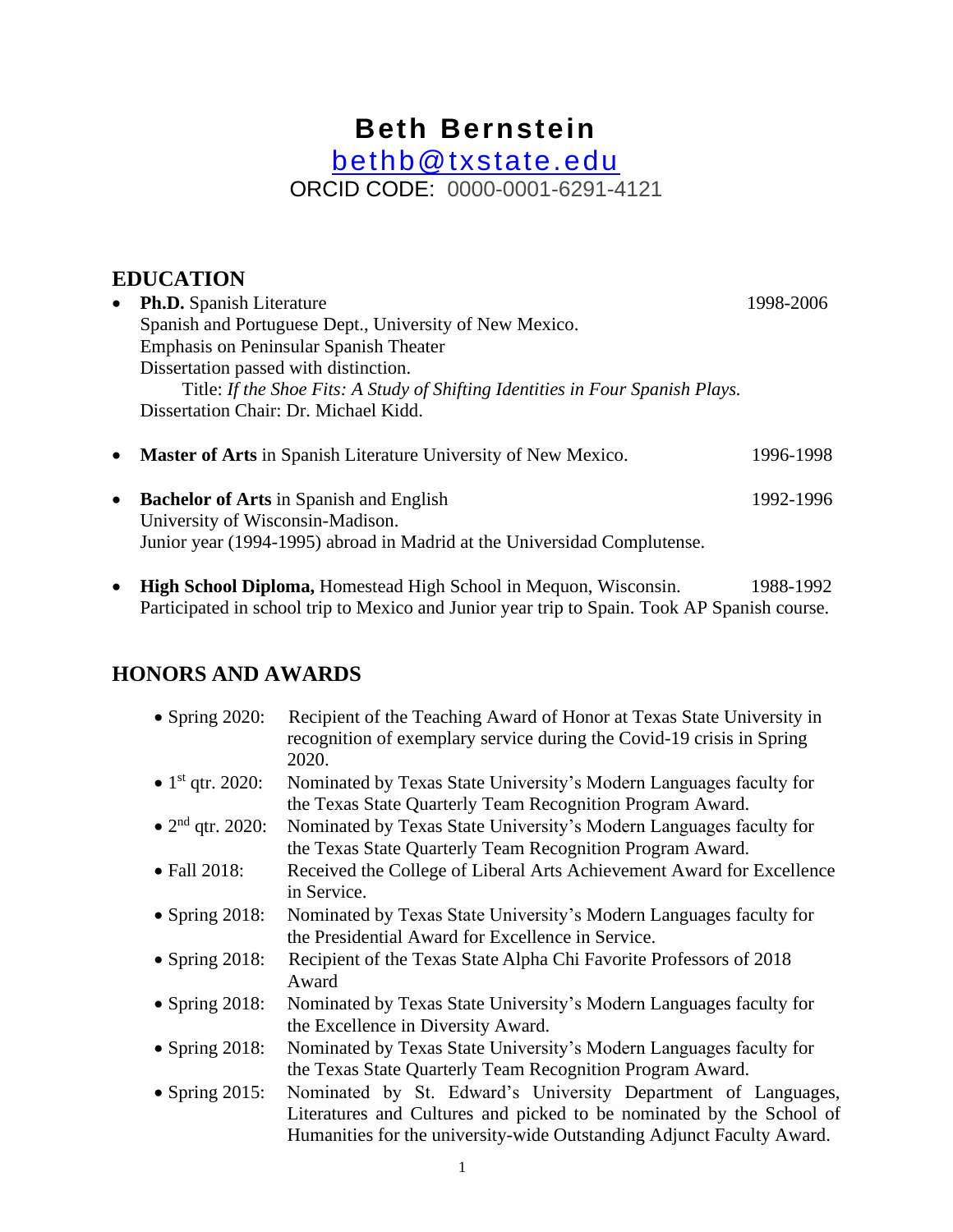- March 2006: Dissertation: Passed with Distinction, UNM Department of Spanish and Portuguese.
- Spring 2003: Nominated by the UNM Department of Spanish and Portuguese for the Outstanding Teaching Assistant of the Year Award.
- Spring 2003: Nominated by the UNM Department of Spanish and Portuguese for the Graduate Dean's Dissertation Fellowship.
- 2002-2003: Awarded full tuition via 3% Scholarship.
- 2001-2002: Awarded full tuition via 3% Scholarship.
- Summer 2000: Awarded funds to attend conference at Boston College by the UNM Graduate Student Association of Spanish and Portuguese.
- May 1998: Award for excellence in teaching in the lower division Spanish program of UNM.
- Spring 1998: Nominated by UNM Department of Spanish and Portuguese for the Outstanding Teaching Assistant of the Year Award.
- May 1996: Received golden key for Spanish honors.

# **LANGUAGES**

• Native: English; Near native: Spanish; Advanced speaking, writing, and reading: Portuguese; Reading knowledge: Italian

# **CERTIFIED TO TEACH ONLINE:**

• Earned online teaching certification from Texas State University, August 2, 2020

# **TEACHING EXPERIENCE**

### **Fall 2020-The Present: Senior Lecturer of Spanish, Texas State University, San Marcos, TX**

- Spanish 5100 Online (Graduate-level Seminar on Language Teaching Skills) Fall 2020
- Spanish 1410 Online (1<sup>st</sup> semester elementary Spanish): Fall 2020, Spring 2021
- Spanish 1420 Online  $(2^{nd}$  semester elementary Spanish): Fall 2020
- Spanish 2310 Online  $(3<sup>rd</sup>$  semester intermediate Spanish): Spring 2021

### **Fall 2016- Spring 2020: Lecturer of Spanish, Texas State University, San Marcos, TX**

- Spanish 1410 ( $1<sup>st</sup>$  semester elementary Spanish): Fall 2016-Fall 2017, Fall 2018, Spring 2020
- Spanish 1420 (2<sup>nd</sup> semester elementary Spanish): Spring 2017, Spring 2018, Spring 2019
- Spanish 2310 ( $3<sup>rd</sup>$  semester intermediate Spanish): Fall 2016, Fall 2017-Spring 2020

#### **Fall 2015-Spring 2016: Visiting Assistant Professor of Spanish, St. Edward's University, Austin, TX**

- Spanish 1312 ( $2<sup>nd</sup>$  semester elementary Spanish): Fall 2015, Spring 2016
- Spanish 1311 ( $1<sup>st</sup>$  semester elementary Spanish): Fall 2015, Spring 2016
- Upper-level courses described below.

#### **Fall 2011-Spring 2015, Fall 2005 – Spring 2006: Adjunct Professor of Spanish, St. Edward's University, Austin, TX**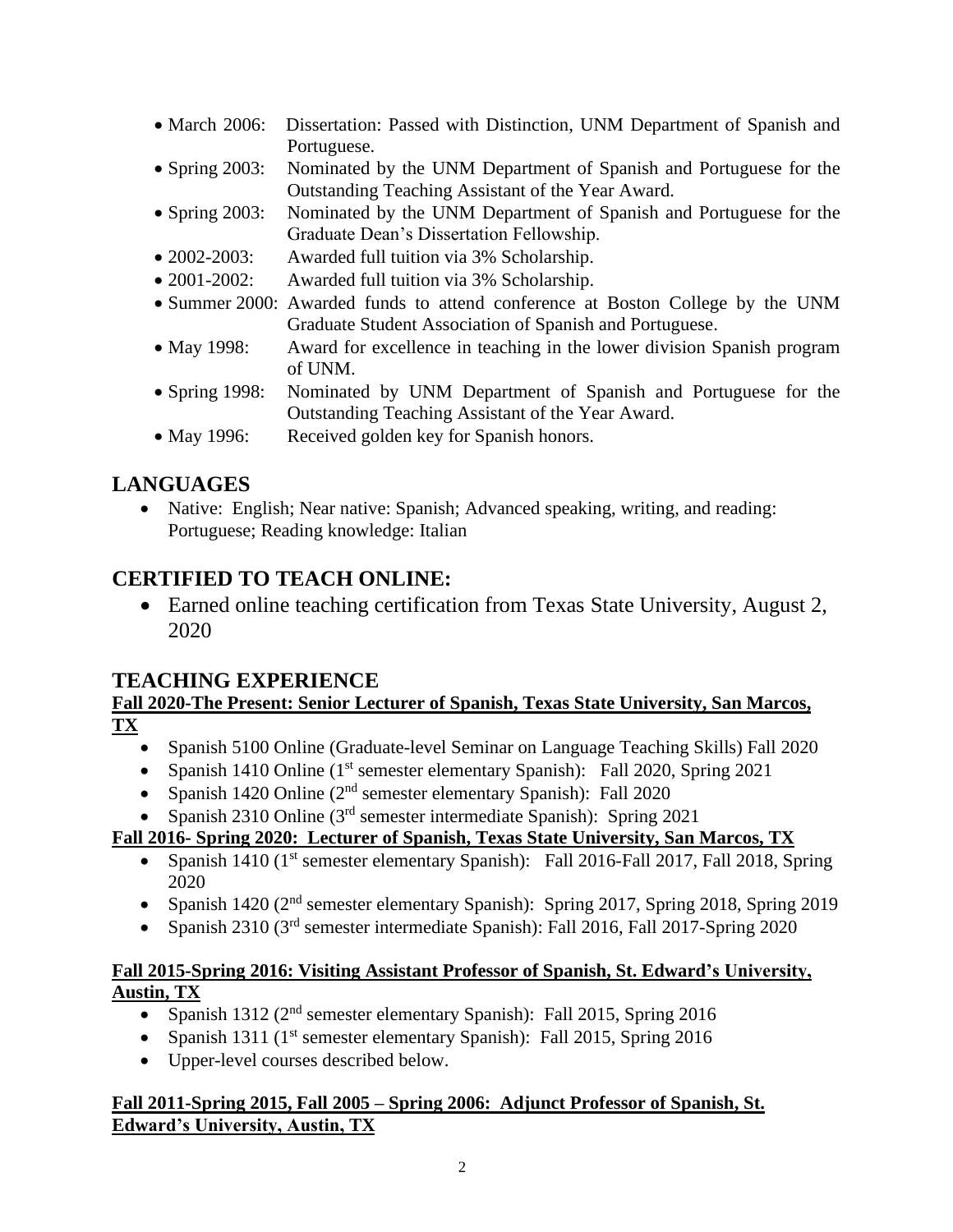- Spanish 1312 ( $2<sup>nd</sup>$  semester elementary Spanish): Spring 2006, Fall 2014 Spring 2015
- Spanish 1311 ( $1<sup>st</sup>$  semester elementary Spanish): Fall 2005, Fall 2011 Spring 2015
- November 30, 2006: Invited Guest Lecturer in "Theatre History I" class, taught by Dr. Clifford Brooks Bart, Jr: "Lope de Vega's theory in *El arte nuevo de hacer comedias en este tiempo*

#### **Fall 2006-Spring 2008, Spring 2009: The University of Texas at Austin**

- Lecturer: Spring 2009
- Lecturer/Supervisor of Spanish 507 (second semester Spanish), conceived curriculum for all 507 classes, taught 507: Fall 2007, Spring 2008
- Lecturer/Coordinator of the Lower-Division Spanish and Portuguese Program for the First Summer Session: Summer 2007
- Lecturer/Supervisor of Spanish 508K (alternative first-year Spanish), conceived curriculum for all 508K classes, taught 508K: Fall 2006, Spring 2007

#### **Fall 1996 – Spring 2004: Graduate Teaching Assistant, University of New Mexico**

#### *Standard Departmental Courses*

- Spanish 276 (accelerated intermediate Spanish): Spring 2001, Fall 2000
- Spanish 202 ( $4<sup>th</sup>$  semester intermediate Spanish): Spring 2004, Summer
- 2000, Spring 2000, Fall 1999, Spring 1999
- Spanish 201 (3<sup>rd</sup> semester intermediate Spanish): Fall 1998, Spring 1998
- Spanish 102 ( $2<sup>nd</sup>$  semester elementary Spanish): Fall 1997
- Spanish 101 (1st semester elementary Spanish): Summer 1997, Spring 1997, Fall 1996

#### **Created Curriculum and Taught Graduate-Level Course:**

• Spanish 5100 Online (Graduate-level Seminar on Language Teaching Skills)

#### **Created Curriculum and Taught Eight Upper-Level Undergraduate Courses:**

- Spanish 301, Fall 2002: "Art and Life of Lorca and Dalí": a look into the lives of two great Spanish artists: Salvador Dalí and Federico García Lorca, UNM
- Spanish 301, Spring 2002: "The Women of Lorca": an in-depth analysis of the female characters in selected plays by Spanish playwright Federico García Lorca, UNM
- Spanish 301, Summer 2001, Fall 2001: "Don Juan": an examination of the figure of Don Juan in Spanish theater, UNM
- Spanish 326L/Spanish 3340, Fall 2006, Spring 2007, Summer 2007, Fall 2013, Fall 2015: "Introduction to Spanish Literature since 1700," UT and St. Edward's University
- Spanish 327G: Advanced Grammar and Composition I: Fall 2007, UT
- Spanish 327W: Advanced Grammar and Composition II: Spring 2009, UT
- Spanish 2326: Practical Conversation: Spring 2012, Fall 2013, Spring 2013, Spring 2016, St. Edward's University
- Spanish 3334: Spanish for Careers: Spring 2012, St. Edward's University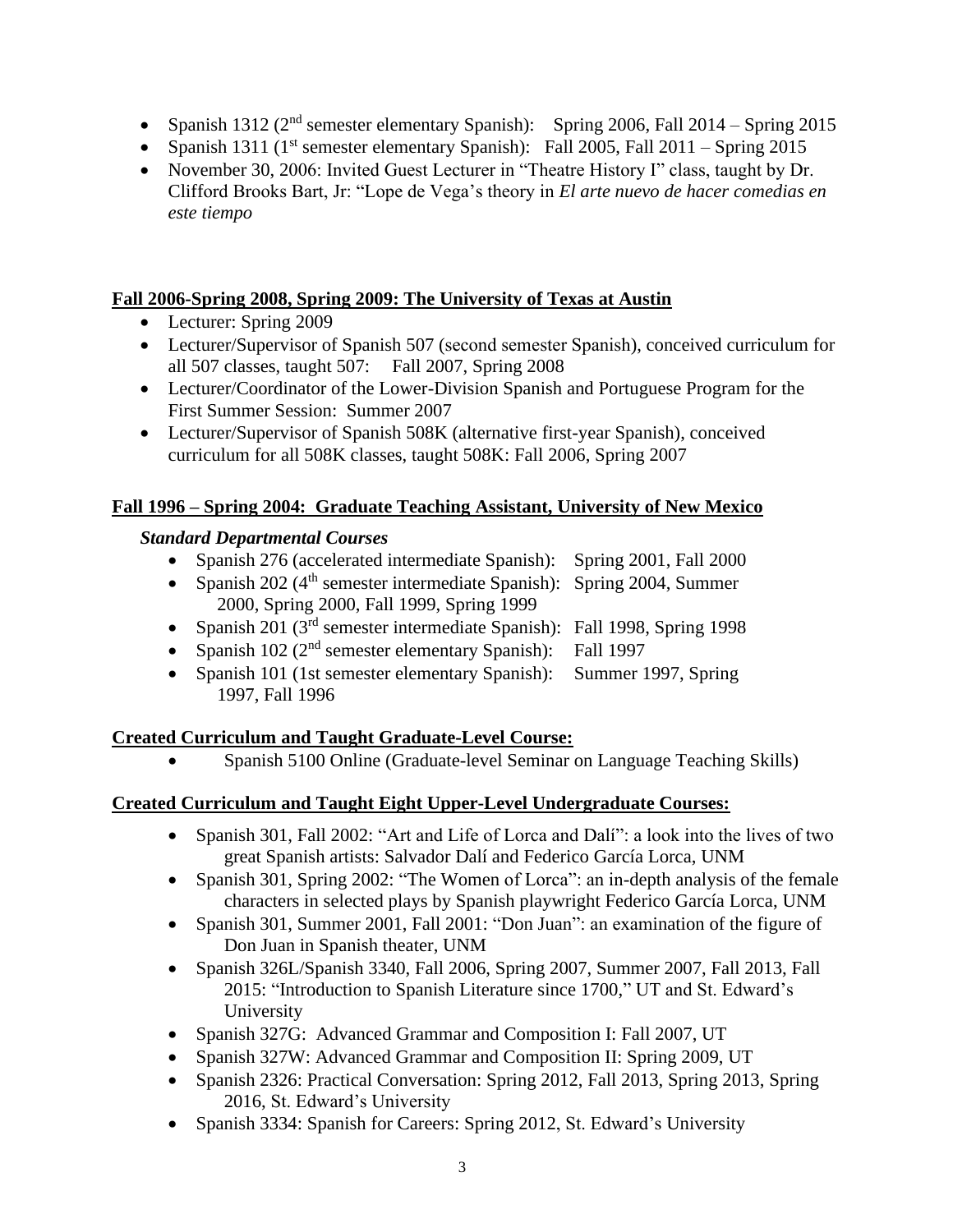### **Miscellaneous Courses:**

- ¡Hola Amigos! Spanish for Children (Town and Country Montessori): Summer 2016, Summer 2017
- Private Spanish tutor: Fall 2004, Fall 2009-Spring 2015
- ¡Hola Amigos! Conversational Spanish at the YMCA (Southwest Branch, Austin): Spring 2015-Fall 2015
- ¡Hola Amigos! Spanish for Parents and Children (Ruta Maya Coffee House): Fall 2009- Spring 2011
- Spanish II (University of New Mexico, Continuing Education Division): Spring 2004

# **OTHER RELATED WORK**

- Summer 1999 Graduate student assistant for University of New Mexico Summer language program in Pamplona, Spain.
- Fall 2004 Editor for Spanish/English works, University of New Mexico Press
	- o The River is Wide, an anthology of Mexican poetry compiled and translated by Marlon Fick.
	- o Spanish for Dental Professionals: A Step-by-Step Handbook by Deborah Bender and Margaret Maier.

# **ACADEMIC SERVICE**

- 1998-1999 and 1999-2000: Vice-president of the Graduate Student Association of Spanish and Portuguese at UNM.
- Spring 2002: Participated in the UNM 2002 language exposition for high school language students.
- Fall 2005: Participated in the GO Project at St. Edward's University, a program involving public school special education students in the college classroom.
- Summer of 2014: Participated in a grant application to develop a minor in Spanish for Specific Purposes at St. Edward's University. I was named as "key personnel" in the grant and would develop the curriculum and revise the SPAN 3334 "Spanish for the Professions" course.
- Summer 2015: Proctored language placement exams and sent out follow-up emails to personally invite individual students to enroll in our upper-level Spanish courses.
- Fall 2011-Spring 2016: Creator and organizer of the "Intercambio: Spanish Language Mixer" at St. Edward's University. This is an opportunity for students from Spanishspeaking countries and Spanish language learners to come together and share in a cultural dialogue.
- Fall 2015: Creator and organizer of the first "Modern Language Mingle" which is an event where St. Edward's University language professors showcase all the language classes to promote them and attract perspective language students. Each language program had a table with flyers and information about the classes and programs, and we had games and activities related to the 6 different languages taught at St. Ed's.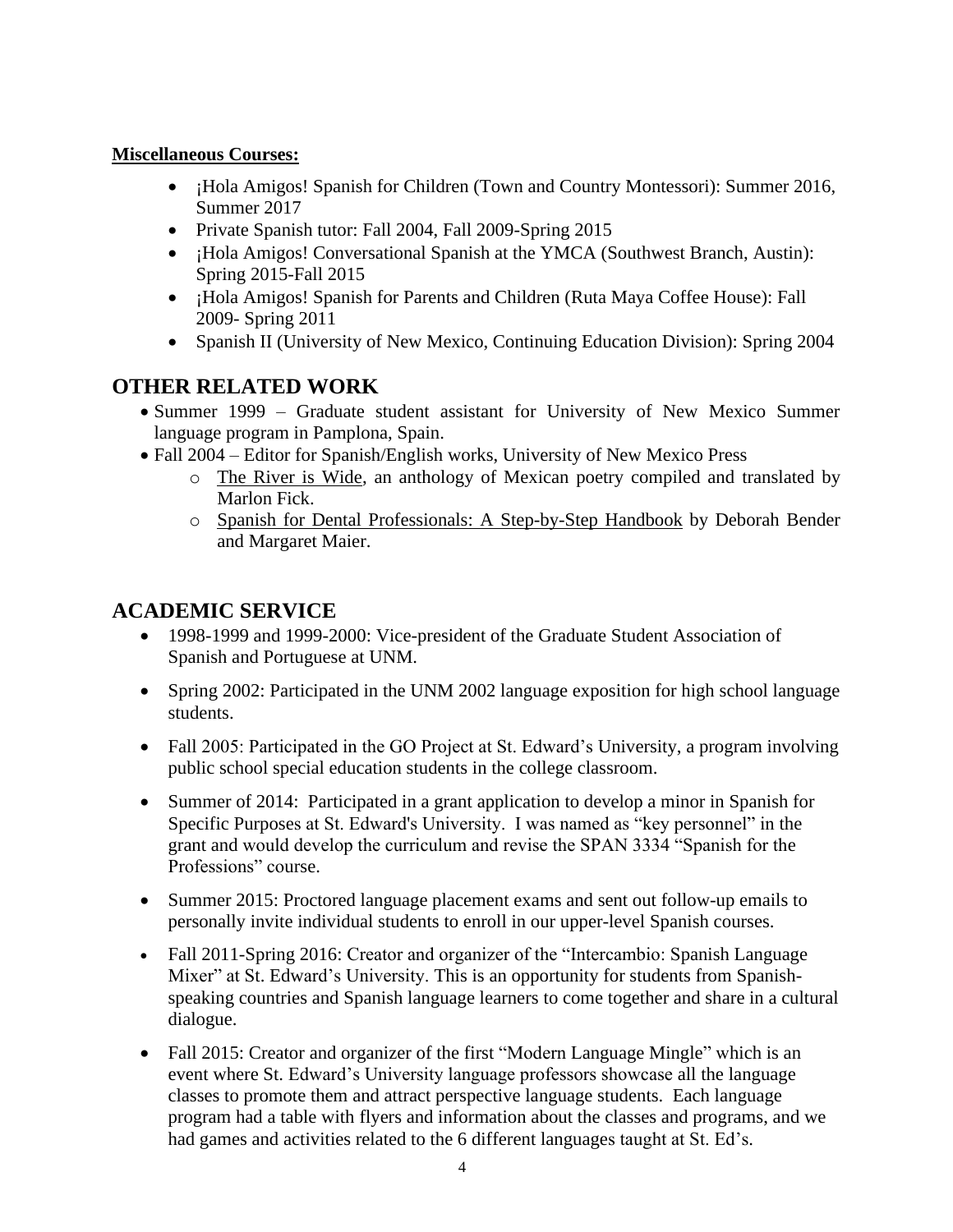- Fall 2015- Spring 2016: Faculty advisor of "El Círculo de Español SEU", Spanish club at St. Edward´s University.
- Fall 2015- Spring 2016: "Recruitment Committee" member in the Department of Languages, Literatures and Cultures at St. Edward's University. I organize events to recruit more students to take language classes and major or minor in a language.
- Fall 2015- Spring 2016: "Website Committee" member in the Department of Languages, Literatures and Cultures at St. Edward's University. I am helping to create and improve our departmental website.
- Fall 2015: Official interviewer of Fulbright scholarship applicants. I helped to decide if St. Edward's University would endorse specific applicants to the program.
- Fall 2015: Evaluator for Fulbright language evaluations. I assessed and evaluated applicants' Spanish language skills for their program applications.
- Fall 2011-Spring 2016: Presenter at the annual "Language Awards Ceremony" at St. Edward's University to honor exceptional students. I help with the nomination process as well as participate in the awards ceremony.
- Fall 2015: Participated in the Global Marketplace event on November 16, 2015 at St. Edward's University. We set up tables at the event, and I gave promotional materials to students about our language programs and classes.
- Fall 2016: November 11: Participated in the workshop "Convo 3: Five-Minute Faves" at Texas State University. Dr. Margaret Dunaway shared five short activities for vocabulary and oral-skills practice. I learned how to use 5 wonderful new language activities and I also shared my own activities with the other participants.
- Fall 2016: October 31: Participated in a Department of Modern Languages reception for José Luis González, vice rector of U. Miguel Hernández de Elche (Alicante) at Texas State University.
- Fall 2016: October 20: Attended the event "Poesía y Música por la Paz: Sigma Delta Pi, Capitulo Epsilon Beta Festival" at Texas State University.
- Spring 2017–The present (Spring 2020-present: Online Event): Creator and co-organizer of the monthly "Intercambio: Spanish-Language Mixer" at Texas State University. This event is a collaboration of the Department of Modern Languages and the International Office. The Intercambio is an opportunity for students from Spanish-speaking countries and Spanish language learners to come together and share in a cultural dialogue.
- Spring 2017: May 1: Participated in the workshop "Convo 4" at Texas State University. Dr. María Luisa Gómez-Ivanov presented her talk "Dynamic Dialogues to Keep Students Listening, Speaking and Learning."
- Spring 2017: Invited Chinese visiting scholar to attend my class so that she could observe my teaching methods. Also participated in an exchange of language, culture, and teaching ideas by inviting Professor Emiko Miyagawa Linville to observe my class and I observed her Japanese class.
- Spring 2017-The present: Serves as liaison with St. Edward's University to promote the M.A. in Spanish at Texas State. Attends graduate student receptions and serves as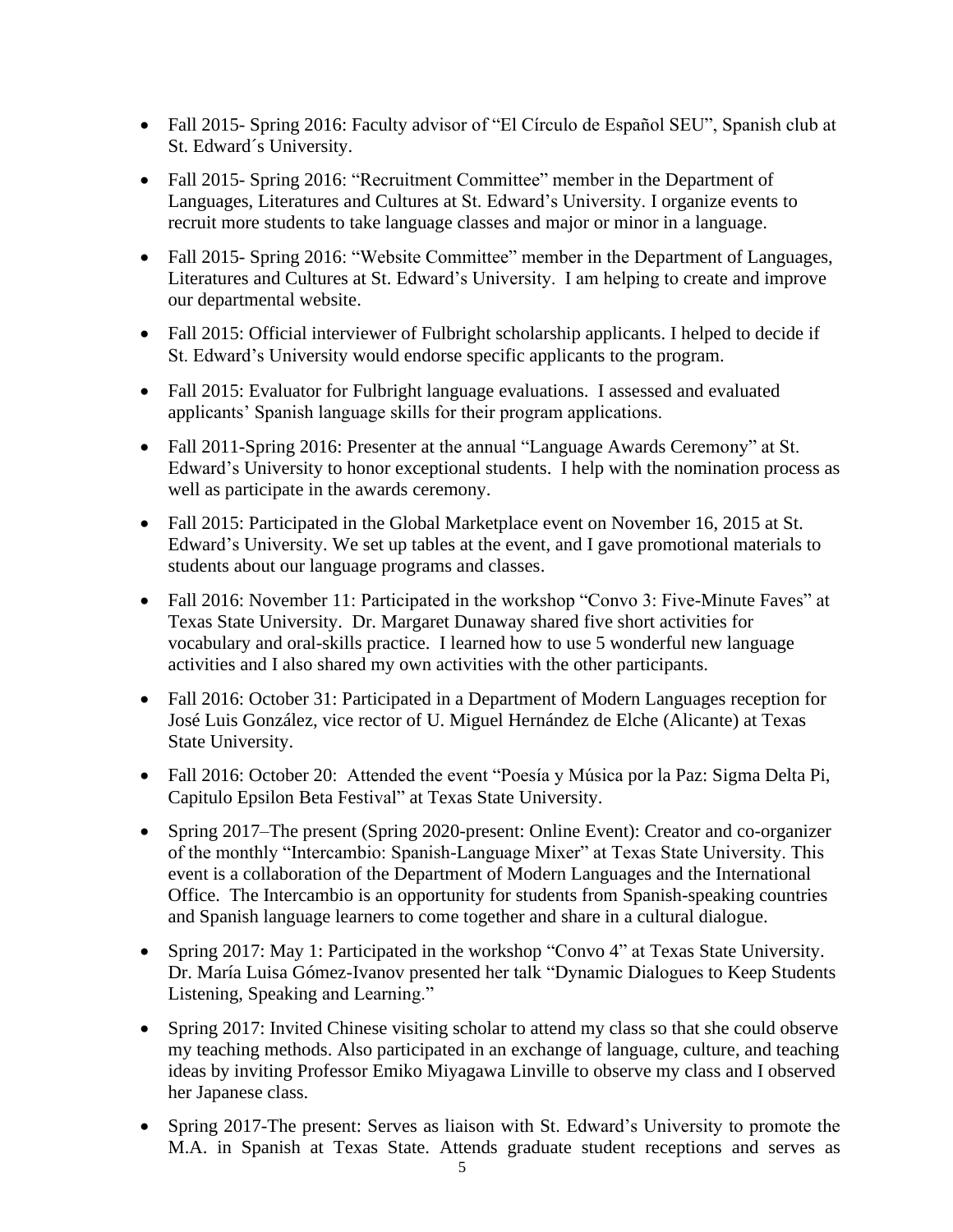informal mentor to the graduate students who were former students at St. Edward's University.

- Spring 2017-The present: Serves as member of the Classroom Improvement Committee and successfully acquired badly needed new blackboard surface and white board for a classroom.
- Fall 2017: Rewrote, updated, and redesigned the Texas State Spanish CLEP exam information document with administrative assistant Beth Smith to help better inform students and place them in appropriate language classes. Since more students would be placed in upper-level classes, this would help us recruit students for possibly minoring or majoring in Spanish.
- Fall 2017: Served as a mentor to Graduate Assistant Guillermo López Sánchez who assisted and attended all my SPAN 2310 classes in Fall 2017 and learned about the different aspects of teaching the language.
- Spring 2018: February 6: Presented a film and lead a discussion for students at the Women's Empowerment in Hispanic Film: Spanish Film Series, Sigma Delta Pi.
- Fall 2018, Spring 2019, Fall 2019, Spring 2020: Ran a booth to promote the Intercambio: Spanish-Language Mixer and participated in the Welcome Social for International Students, organized by the International Office at Texas State.
- Fall 2018: October 9, Fall 2019: November 7: Read poetry by Ángel González at the Festival de poesía organized by Sigma Delta Pi at Texas State University.
- Fall 2018: October 23: Presented a film and lead a discussion for students at the Spanish Film Series: Laughter and Satire in Hispanic Film at Texas State University.
- Fall 2018, Fall 2019, Spring 2020: Created, Organized, and participated in the International Quad Day for the Department of World Languages and Literatures at Texas State to promote and advertise our language programs, study abroad opportunities and language clubs to students.
- Spring 2019: Created and organized the Spanish Film Series: *Asuntos de familia: Issues of Parenthood and Family in Hispanic Film*, Sigma Delta Pi. This involved choosing the films, organizing presenters, and creating promotional posters and handouts for this event. I also presented a film and lead a discussion for students at Texas State University.
- Spring 2020: Created and organized the Spanish Film Series: *Cine Contemporáneo: Must See Movies en español*, Sigma Delta Pi. This involved choosing the films, organizing presenters, and creating promotional posters and handouts for this event. I also presented a film and lead a discussion for students at Texas State University.
- Spring 2020-present: Undergraduate Advisor, Multicultural Sorority: Delta Xi Nu.
- Spring 2021: Judge for Outstanding Professional Practicum: I judged MA student presentations on research pertaining to their Master of Science in the Interdisciplinary Studies degree in the OWLS department.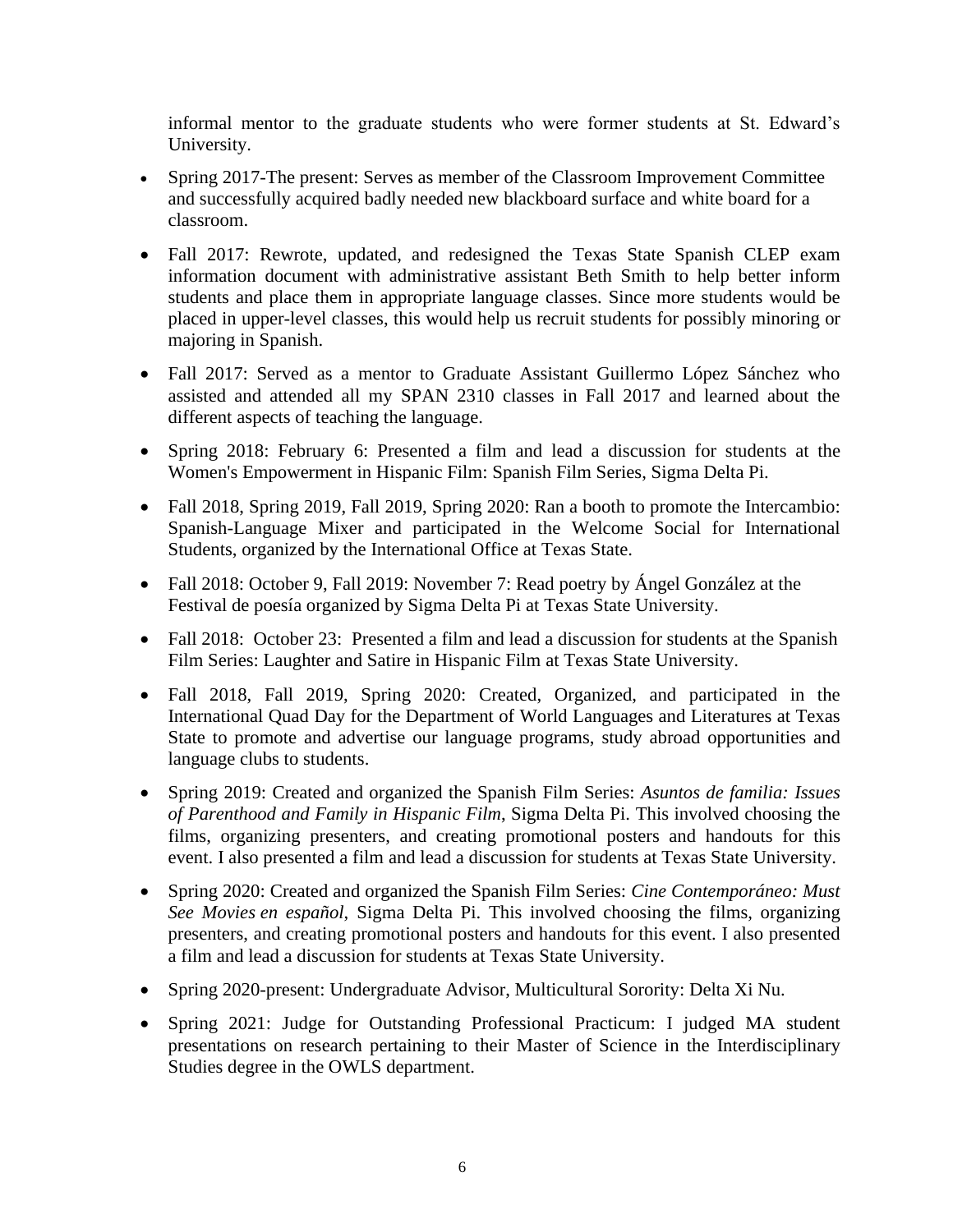# **TEACHING INTERESTS**

Spanish literature including theater, short stories and poetry, Spanish language, and culture of Spanish speaking countries.

# **CONFERENCE PRESENTATIONS**

- **"The Rejected Habit of the Picaresque Nun" ("El hábito rechazado de la monja picaresca")** at the 81st Annual Meeting of the American Association of Teachers of Spanish and Portuguese, July 30 through August 3, 1999, at the Marriot DTC Hotel in Denver, Colorado.
- **"In Search of the Virtuous Woman"** at the 53rd Annual Convention of The Rocky Mountain Modern Language Association, October 14-19, 1999 in Santa Fe, New Mexico.
- **"On Shaky Ground: The Merging of Dream and Reality in the Works of Shakespeare and Calderón"** at the 8th Annual Graduate Conference on Romance Studies at Boston College, March 17-18, 2000 in Chestnut Hill, Massachusetts.
- **"Struggling with the Mask of Conformity: Identity in Two Twentieth-Century Spanish Plays"** at the 11th Annual Conference on Ibero-American Culture and Society at the University of New Mexico: Peninsular: Texts and (Pre) Texts, February 21-22, 2002 in Albuquerque, New Mexico.
- **"'My Masculine Part, The Poet in Me': A Multivocal, Theoretical Exploration of the Work of Aphra Behn"** at Water in the Desert: A 30-year Anniversary Celebration of Women in Activism, Academics, & the Arts, March 8-9, 2002 at the University of New Mexico in Albuquerque, New Mexico.
- **"Issues of Identity in Five Spanish Plays"** at The Feminist Research Institute's Works in Progress Talk: Identity in Feminist Research, November 8, 2002 at the University of New Mexico in Albuquerque, New Mexico.
- **"Gender Bending Men and the Women who Love Them: Transvestism and Gender Identity in** *Lauren's Allure***"** at Identities in Performance: Interdisciplinary Approaches to Gender and Sexuality, March 29, 2003 at the University of New Mexico in Albuquerque, New Mexico.
- **"Marvelous Illusions: The Issue of** *pureza de sangre* **and Ethnic Identity in** *El retablo de las maravillas*" at the Medieval, Renaissance and Baroque Symposium at the University of Miami on February 21-23, 2008 in Miami, Florida.
- **"Breaking down the walls: Encouraging Language Learning in the Classroom"** at the 2015 St. Edward's University Teaching Symposium: A Conference on College Teaching on August 20, 2015 in Austin, Texas.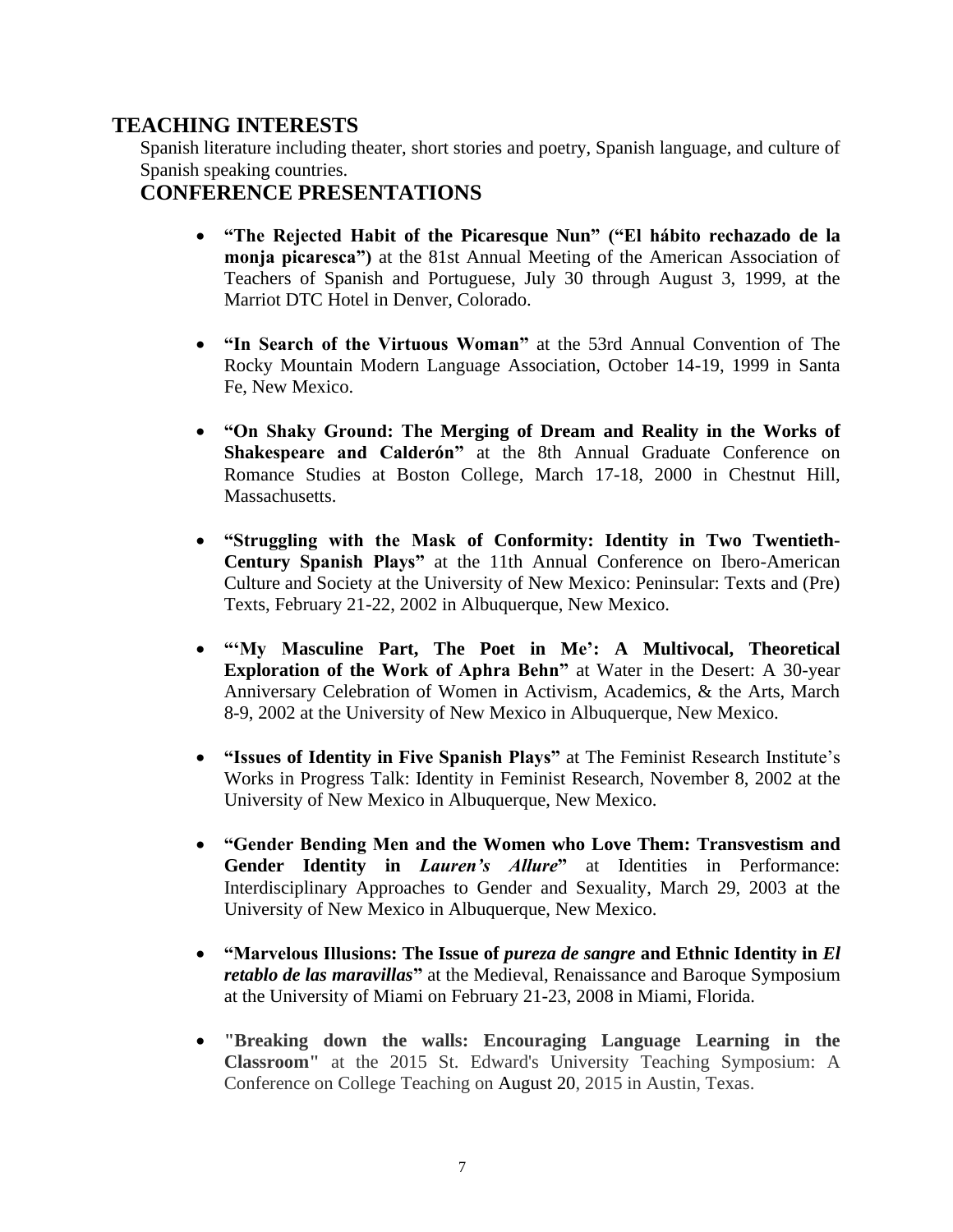- **"A "Monstrous" Problem: Questioning Issues of Race in** *Virtudes vencen señales***"** at the 22nd Annual Carolina Conference for Romance Studies on March 31-April 2, 2016 at the University of North Carolina at Chapel Hill.
- **"Art and Death in Judaism"** at the 2016 Día de los Muertos Celebration: Representations of Death through Art Around the World on November 2, 2016 at Texas State University in San Marcos, Texas.
- **"Struggling with the Mask of Conformity: Homosexual Desire and Sexual Identity in** *El público* **by Federico García Lorca"** at the 2017 KFLC: The Languages, Literatures, and Cultures Conference on April 20-22 at the University of Kentucky in Lexington, Kentucky.
- **"I Died Laughing: Comic Representations of Death and the Afterlife in Beetlejuice"** at the 2017 Día de los Muertos Celebration: Thanatos: The Eternal Movie Super Star on November 2, 2016 at Texas State University in San Marcos, Texas.
- **"Gender Bending Men and the Women who Love Them: Questioning Socially Accepted Gender Roles in the Spanish play** *La llamada de Lauren* **and the American television series** *Transparent***"** at the 2018 KFLC: The Languages, Literatures, and Cultures Conference on April 19-21 at the University of Kentucky in Lexington, Kentucky.
- **"An Uncomfortable Truth: Ethnic Identity in** *El retablo de las maravillas* **and the work of comedian Sasha Baron Cohen as Borat"** chair of panel and presenter at the Rocky Mountain Modern Language Association 72nd Annual Convention on Oct 4-6, 2018 in Cheyenne, Wyoming.
- **"Jewish Burial Traditions"** at the 2018 Día de los Muertos Celebration: Burial Ceremonies from Around the World on November 1, 2018 at Texas State University in San Marcos, Texas.
- **"Trickster Women and "Chicas Raras": Exploring Gender Identity and Sexuality in the Poetic Works of Txus García and the Comedy of Hannah Gadsby"** at the 2019 NeMLA: The Northeast Modern Language Association Conference on March 21-24 in Washington DC.
- **""Chicas Raras": Identity in the Works of Txus García and Denice Frohman"** at the 2020 NeMLA: The Northeast Modern Language Association Conference on March 5-8, Marriott Copley Place, Boston, MA.
- **"Of Mice and Men: Imagery, Symbolism and Identity in** *El retablo de las maravillas"* at the 2020 AHCT: Association for Hispanic Classical Theater on April 15-18, El Paso, TX (Presentation accepted but conference cancelled due to Covid19).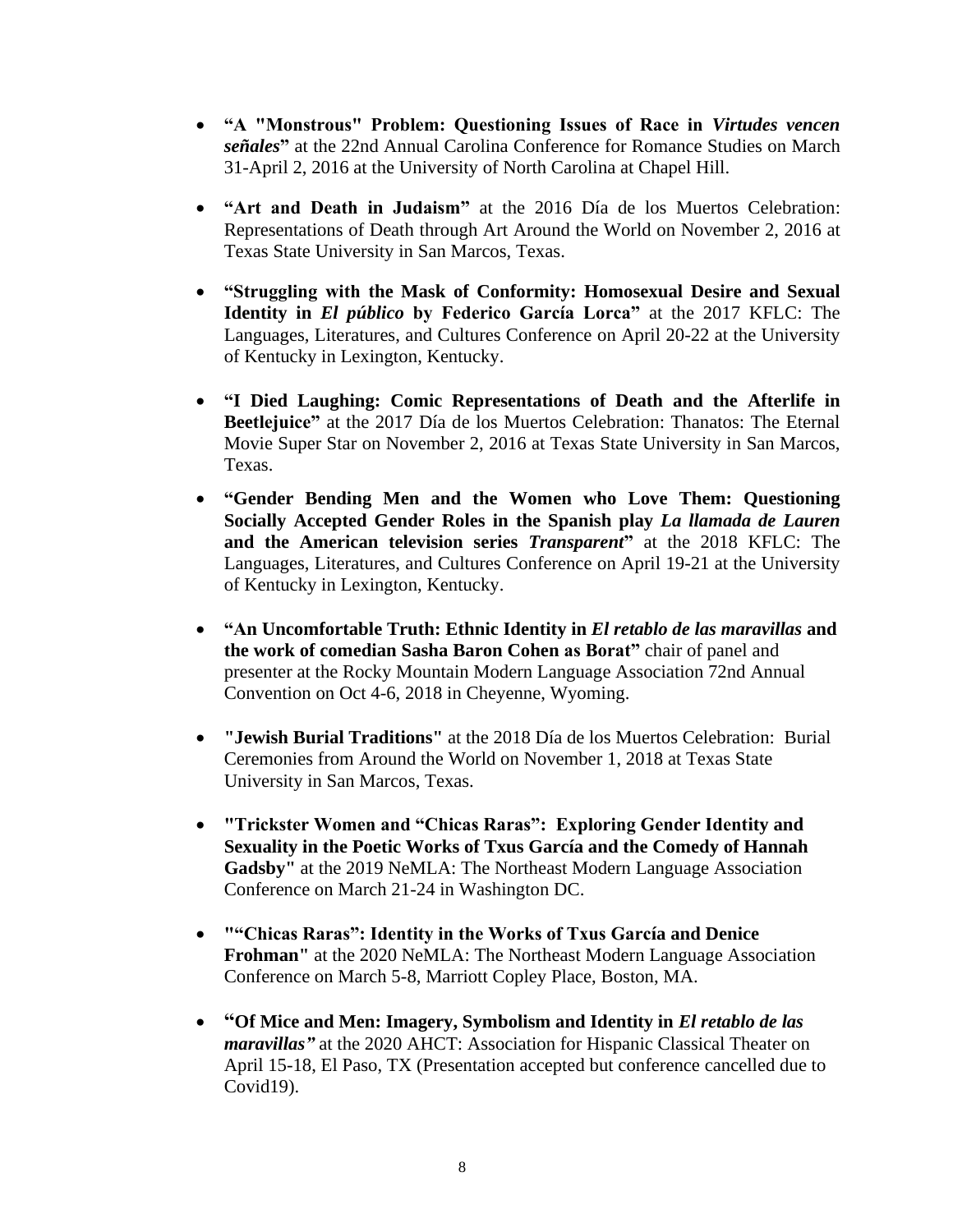- **"Running an Extracurricular Language Learning Event in the time of Coronavirus,"** at the 2021 NeMLA: The Northeast Modern Language Association Conference, Online March 11-14.
- **"Metatheatrical Tricksters: Comedy and Jewish Identity in the Works of Cervantes and Sacha Baron Cohen,"** at the 2022 NeMLA: The Northeast Modern Language Association Conference, March 10-13 in Baltimore, MD (abstract accepted).

## **PUBLICATIONS**

### **Peer Reviewed Book in Print:**

• *Exploring Race, Ethnicity, Gender, and Sexuality in Four Spanish Plays: A Crisis of Identity.* Rowman & Littlefield, 2021.

### **Peer Reviewed Book Chapters in Print:**

- "Trickster Women and "Chicas Raras": Exploring Gender Identity and Sexuality with Txus García and Hannah Gadsby" in *Queer Women in Modern Spanish Literature: Activism, Sexuality, the Otherness of the 'Chicas Raras'* Edited by Lou Charnon-Deutsch and Ana I. Simón-Alegre. New York: Routledge, 2022. 149-166.
- "Rompiendo Barreras Heteronormativas: Txus García y Denice Frohman" in *Del salvaje siglo XIX al inestable siglo XX en las letras trasatlánticas: una mirada retrospectiva a través de hispanistas* [*From the Wild Nineteenth century to the Unstable Twentieth century in Transatlantic Letters: A Retrospective Look by Hispanists*.] Edited by Ana I. Simón-Alegre. Delaware: Vernon Press, 2022. 241-255.

# **Contributions, Editing, and Peer Reviewer Work:**

- Summer 2021: Provided feedback on preface to the forthcoming book, *From Infamy to Family: Three Early Modern Spanish Plays with Exemplary Black Protagonists.*  Indiana: Hackett Publishing Company*.* Edition and translation by Michael Kidd.
- Fall 2021: Helped with translations and editing of forthcoming book, *Concepción Gimeno de Flaquer: Letters, Short Stories, and Articles.* Delaware: Vernon Press. (Bilingual edition Spanish-English, under contract). Edition and translation by Ana I. Simón-Alegre.
- Spring 2022: I will be a Peer Reviewer of *Concepción Gimeno de Flaquer: Letters, Short Stories, and Articles.* Delaware: Vernon Press. (Bilingual edition Spanish-English, under contract). Edition and translation by Ana I. Simón-Alegre.